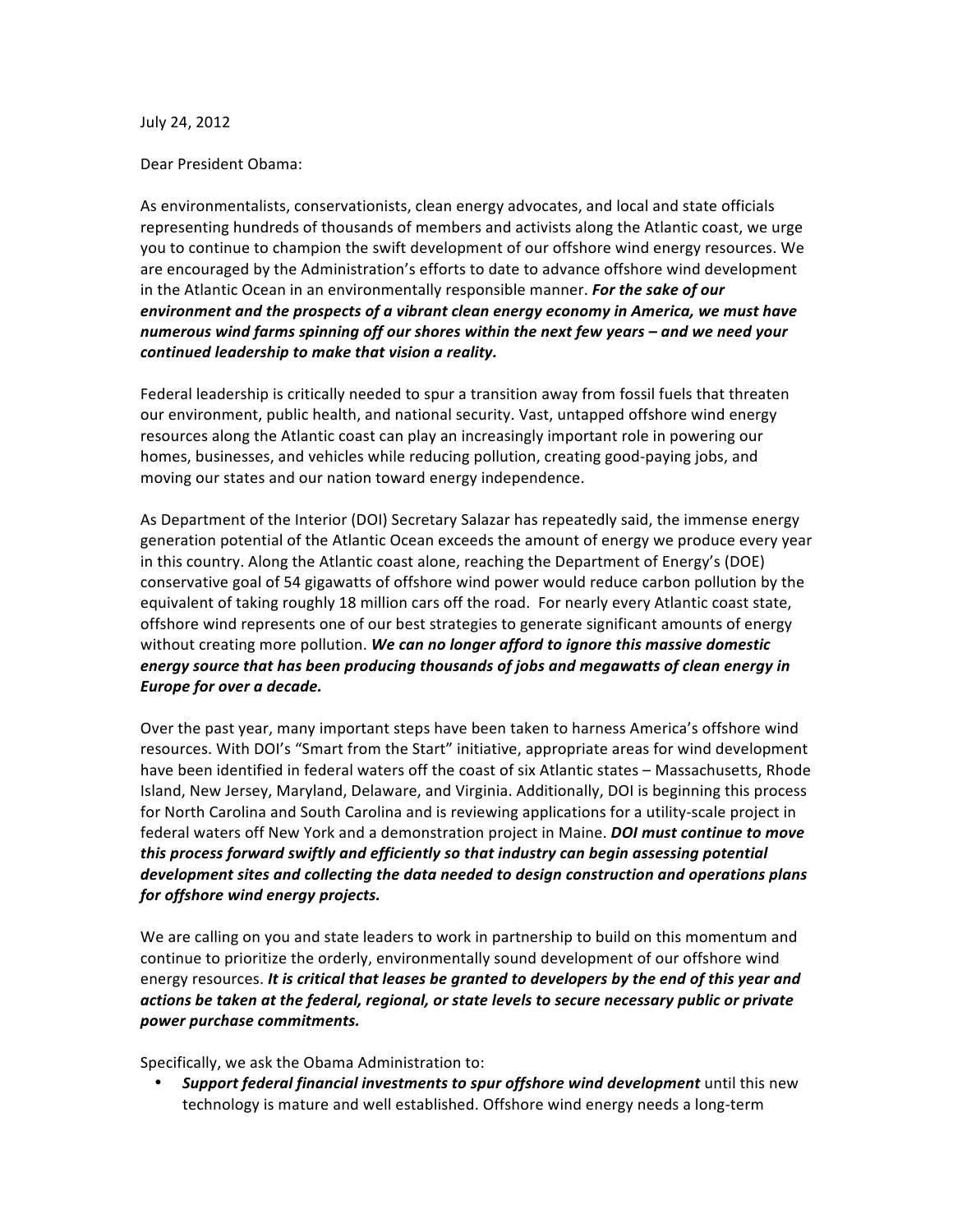extension
of
its
Investment
Tax
Credit,
continued
DOE
support
for
research
and development, and investments in data collection for better permitting.

- Set a bold goal for offshore wind development in the Atlantic, in order to provide clear leadership and vision regarding the important role of offshore wind in America's energy future and demonstrate that this is a high priority for the Administration.
- *Ensure that offshore wind projects are sited, constructed and operated responsibly* in order to avoid, minimize, and mitigate conflict with local marine life and other uses. Wind energy
development
should
be
coordinated
with
state
and
regional
coastal
and
marine spatial planning efforts and be done in a manner that is consistent with the goals of your historic National Ocean Policy. Permitting must also take into account the benefits to the environment
from
the
proposed
project.
- *Provide DOI and the Bureau of Ocean Energy Management with sufficient staff and*  resources to manage the learning curve required to handle multiple renewable energy leases along the coast, in order to prevent disruption of current efforts to promote an efficient
leasing
process,
and
avoid
subsequent
impairment
of
needed
financing
and power
off‐take
agreements.
- Prioritize coordination to secure a market for offshore wind power, including convening coordination
among
the
U.S.
Departments
of
Defense,
Energy,
and
Commerce
and state and
regional
economic
development,
energy,
and
commerce
agencies
to
identify incentives
and
develop
commitments
to
purchase
offshore
wind
power.

We stand ready to work with you and your Administration to advance offshore wind and help put America on a path to a truly clean energy future. Thank you for your support and leadership.

Signed,

## **National/Regional**

Environment
America National
Wildlife
Federation Southern
Environmental
Law
Center Conservation
Law
Foundation Natural
Resources
Defense
Council Oceana Southern
Alliance
for
Clean
Energy Chesapeake
Climate
Action
Network Southeastern
Coastal
Wind
Coalition Earth
Day
Network US
Offshore
Wind
Collaborative Environment
Northeast Offshore
Wind
Development
Coalition The
Sierra
Club Clean
Energy
States
Alliance Greenpeace Citizen
Partnerships
for
Offshore
Wind Appalachian
Voices Atlantic
Wind
Connection Greater
Washington
Interfaith
Power
and
Light League
of
Conservation
Voters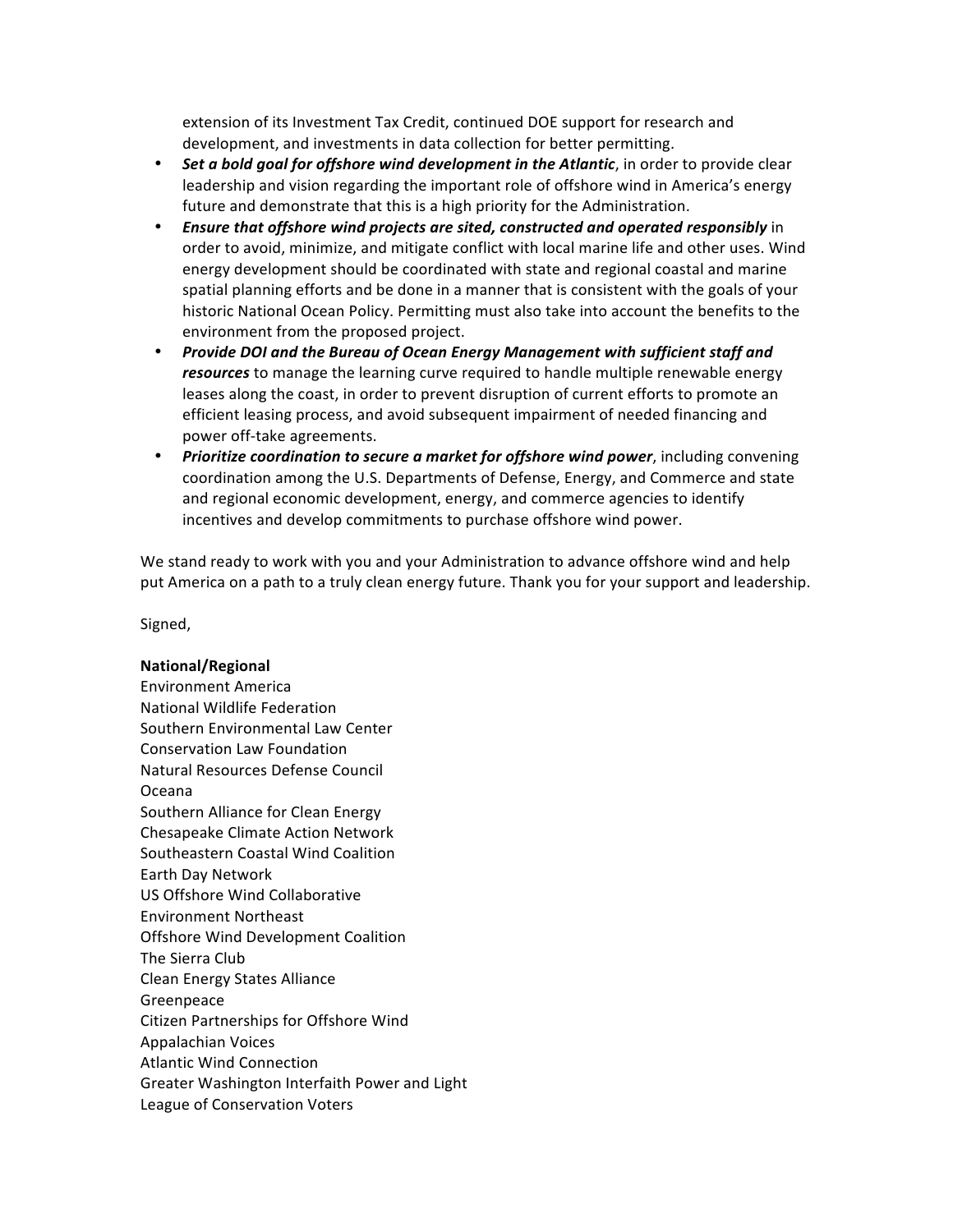Physicians
for
Social
Responsibility Deepwater
Wind Apex
Offshore
Wind,
LLC

## **Maine**

Environment
Maine Natural
Resources
Council
of
Maine Dr. Habib J. Dagher, Director, Advanced Structures and Composites Center, University
of
Maine

## **New Hampshire**

Environment
New
Hampshire

# **Massachusetts**

Environment
Massachusetts Mass
Audubon Environmental
League
of
Massachusetts Mass
Climate
Action
Network HealthLink Health
Care
Without
Harm
Boston Cape
Wind

# **Rhode Island**

Environment
Rhode
Island Rhode
Island
Chapter
of
the
Sierra
Club Clean
Water
Action
of
Rhode
Island Rhode
Island
Surf
Rider Environment
Council
of
Rhode
Island Apeiron
Institute
for
Sustainable
Living People's
Power
and
Light Rhode
Island Senator
William
Walaska,
Deputy
Majority
Whip
(D
–
District
30) Senator
David
Bates,
Minority
Whip
(R
–
District
32) Representative
John
Edwards,
Deputy
Majority
Leader
(D
–
District
70) Representative
Arthur
Handy,
Chair
of
House
Environment
&
Natural
Resources
Committee (D
–
District
18) Representative
Teresa
Tanzi
(D
–
District
34) Senator
Louis
DiPalma
(D
–
District
12) Senator
Joshua
Miller
(D
‐
District
28)

# **Connecticut**

Environment
Connecticut Connecticut
Forest
and
Park Association Clean
Water
Action
of
CT CT
Chapter
of
the
Sierra
Club CT
Marine
Trades
Association Senator
Paul
Doyle,
Majority
Whip
(D
–
District
9) Senator
Edward
Meyer,
Assistant
Majority
Leader
&
Chair
of
Environment
Committee (D
–
District
12)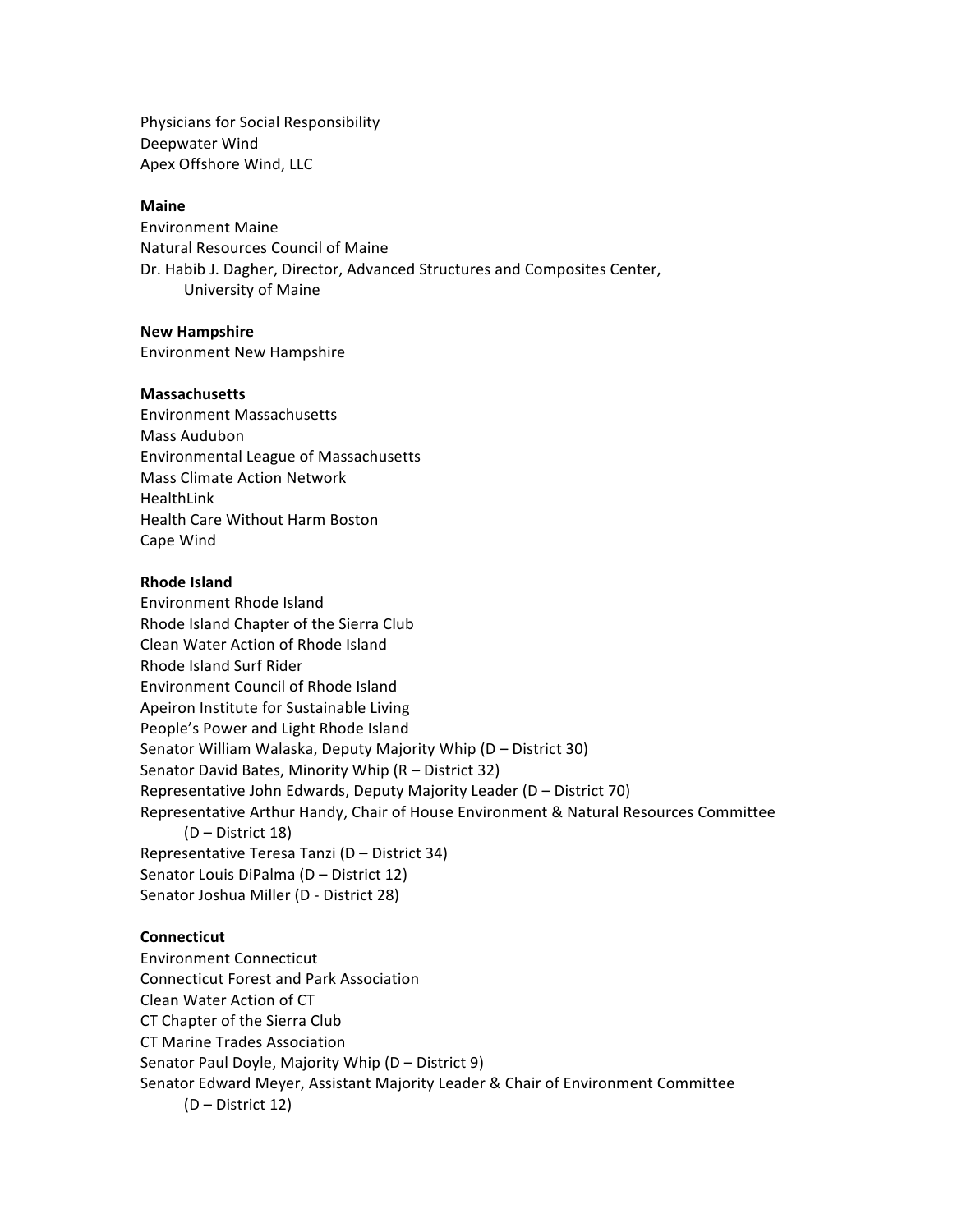Senator Gary LeBeau, Deputy President Pro Tempore (D – District 3) Representative
Richard
Roy
(D
–
District
119) Mayor
John
DeStefano
(D
‐ New
Haven,
CT)

#### **New York**

Environment
New
York Environmental
Advocates
of
New
York The
Oblong
Land
Conservancy Renewable
Energy
Long
Island WESPAC
Foundation The
Croton
Watershed
Clean
Water
Coalition Chenango
Clean
Energy
Service
Corps Citizens'
Environmental
Coalition Citizens
Campaign
for
the
Environment NY
League
of
Conservation
Voters Alliance
for
Clean
Energy
New
York New
York
Interfaith
Power
and
Light Sustainable
Tompkins Solar
One Mercury
Poisoning
Project NYU
Global
Greening
Initiative Arthur
H.
Kopelman,
Ph.
D.,
SUNY
Distinguished
Service
Professor
and
Professor
of
Science,
FIT Department
of
Science
and
Mathematics Stephen
O.
Wilson,
former
Executive
Director,
now
Emeritus
Hudson
River
Environmental Society Assemblywoman Rhoda Jacobs, Assistant Speaker (D - District 42) Assemblywoman
Naomi
Rivera
(D
–
District
80) Assemblyman
Alan
Maisel
(D
–
District
59) Assemblywoman
Linda
B.
Rosenthal
(D
‐
District
67) Councilwoman
Letitia
James
(D
–
New
York
City)

#### **New Jersey**

Environment
New
Jersey GreenFaith New
Jersey
Citizen
Action New
Jersey
Business
Council
for
Clean
Energy New
Jersey
Work
Environment
Council New
Jersey
Conservation
Foundation Raritan
Headwaters
Association Genesis
Farm Grandmothers
Mothers
and
More
for
Energy
Safety Delaware
Riverkeeper
Network ClimateMama 350.org,
NJ New
Jersey
Environmental
Federation NJ
Chapter
of
the
Sierra
Club Association
of
New
Jersey
Environmental
Commissioners NJ
Environmental
Lobby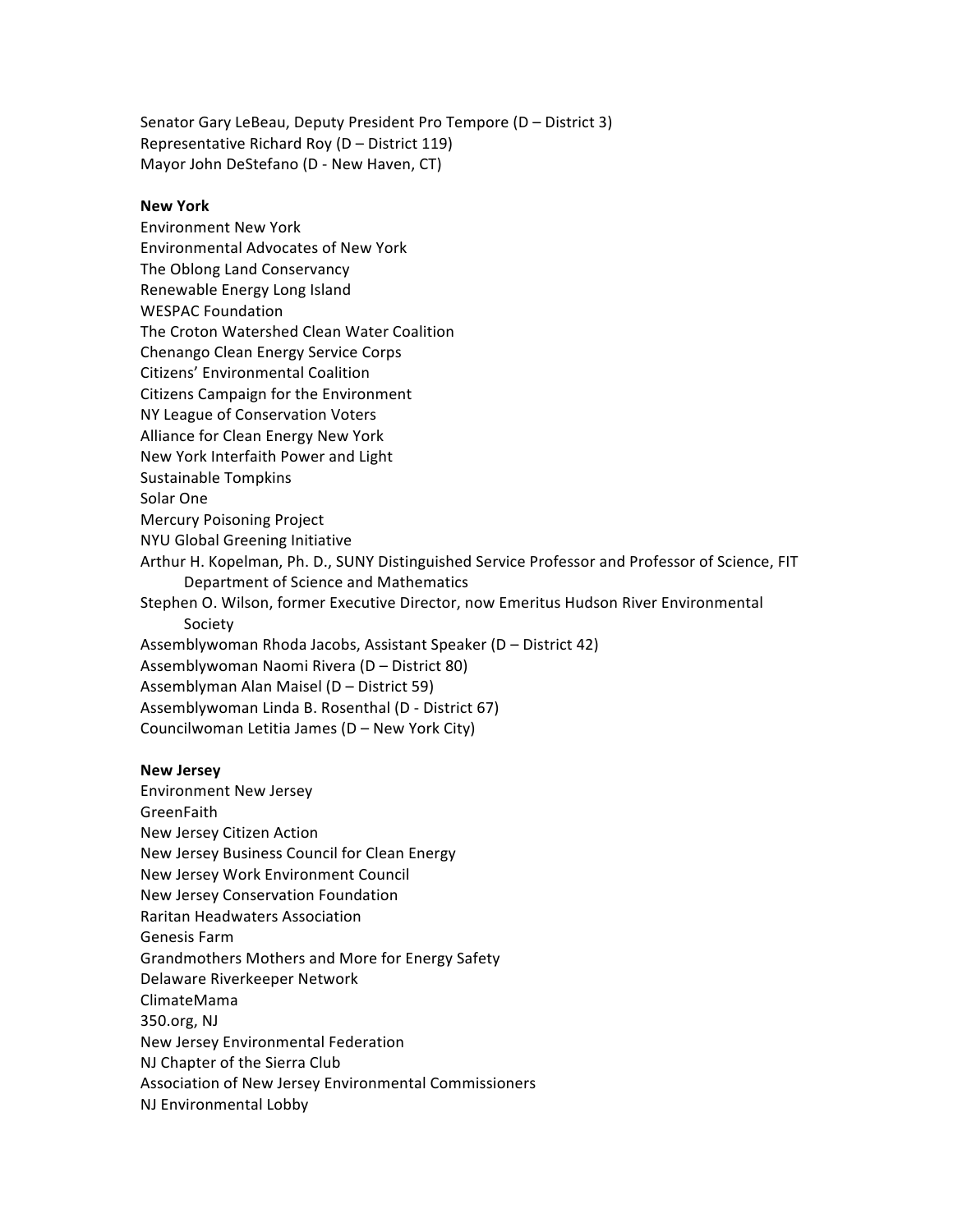Blue
Wave
NJ

Senator Loretta Weinberg, Senate Majority Leader (D - District 37) Senator Linda Greenstein, Assistant Majority Leader & Environment and Energy Committee Vice-Chair (D – District 14) Assemblyman
Thomas
Giblin,
Deputy
Majority
Leader
(D‐
District
34) Assemblywoman
Connie
Wagner,
Deputy
Speaker
(D
–
District
38) Assemblyman
Upendra
Chivukula,
Deputy
Speaker
(D
–
District
17) Assemblyman
Peter
Barnes,
Majority
Whip
(D
–
District
18) Assemblyman
Ruben
Ramos,
Deputy
Majority
Whip
(D
–
District
33) Senator Bob Smith, Environment and Energy Committee Chair (D - District 17) Assemblywoman
Marlene
Caride
(D‐
District
36) Assemblywoman
Mila
Jasey
(D
–
District
27) Deputy
Mayor
Scott
Olson
(Byram
Township) Assemblyman
Daniel
Benson
(D
–
District
14) Gray
Russel,
Office
of
Environmental
Affairs
–
Environmental
Coordinator (Township
of
Montclair)

# **Delaware**

Delaware
Nature
Society DE Chapter of the Sierra Club Representative
John
Kowalko,
Chair
House
Energy
Committee
(D
–
District
25)

# **Maryland**

Environment
Maryland Unitarian Universalist Legislative Ministry for Maryland League
of
Women
Voters
of
Maryland Assateague
Coastal
Trust/COASTKEEPER Maryland
Chapter
of
the
Sierra
Club Chesapeake
Chapter
of
Physicians
for
Social
Responsibility Queen
Anne's
Conservation
Association Food
and
Water
Watch Friends
of
Harford Maryland
League
of
Conservation
Voters Montgomery
Countryside
Alliance Friends
of
the
Nanticoke
River Center for a Livable Future at the Johns Hopkins Bloomberg School of Public Health Home
Energy
Loss
Professionals Amicus
Green
Building
Center,
LLC Aqua
Well
Drilling,
LLC Ecobeco,
LLC National
Aquarium Green
Homes
Blue
Sky,
LLC Brennan + Company Architects Councilman
George
Leventhal
(D
– Montgomery
County)

## **Virginia**

Environment
Virginia Virginia
Conservation
Network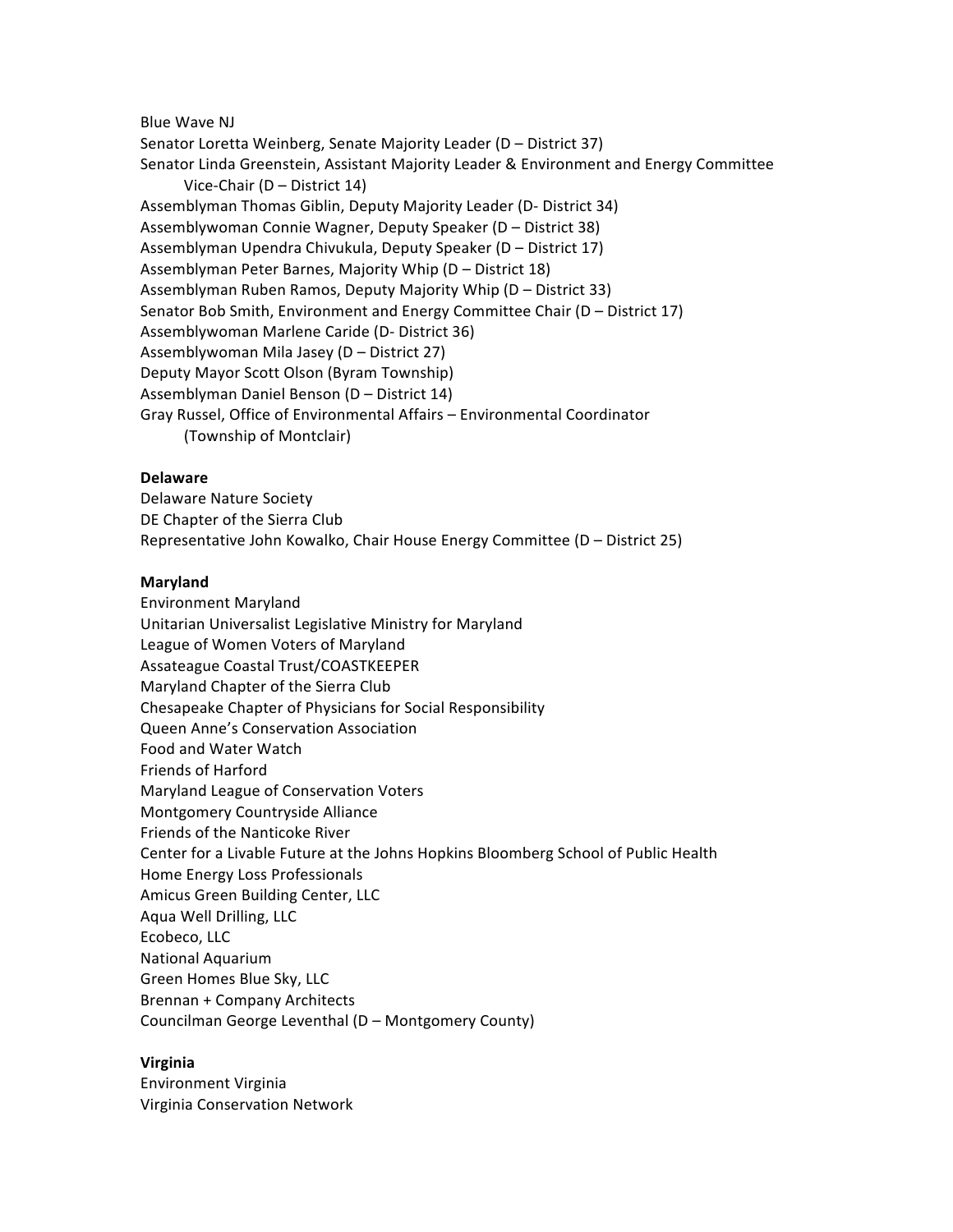Virginia
Interfaith
Power
and
Light Virginia
League
of
Conservation
Voters Coalition
for
Smarter
Growth Association
of
Energy
Conservation
Professionals Wild
Virginia Blue
Ridge
Environmental
Defense
League Virginia
Chapter
of
the
Sierra
Club Congressman
Jim
Moran
(D
–
District
8) Senator Thomas Norment, Majority Leader (R - District 3) Delegate
David
Toscano,
Minority
Leader
(D
–
District
57) Delegate
Mark
Sickles,
Minority
Caucus
Chairman
(D‐
District
43) Delegate David Englin, Vice Chair Agriculture, Chesapeake and Natural Resources Committee (D
–
District
45) Delegate
Robert
Brink
(D
–
District
48) Delegate
Scott
Surovell
(D
–
District
44) Senator
Janet
Howell
(D
–
District
32) Delegate
Ken
Plum
(D
–
District
36) Delegate
Vivian
Watts
(D
–
District
39) Delegate
Luke
Torian
(D
–
District
52) Delegate
David
Bulova
(D
–
District
37) Councilmember Rob Krupicka (D - City of Alexandria)

## **North Carolina**

Environment
North
Carolina NC
Wildlife
Federation NC
Interfaith
Power
and
Light North
Carolina
Conservation
Network North
Carolina
League
of
Conservation
Voters Clean
Air
Carolina North Carolina Chapter of the Sierra Club Pleasure
Island
Chamber
of
Commerce Beach
Home
Inspections Windward
Homes Island
Thyme
Cooking
Co With
a
Twist
Inc Whalebone
Surf
Shop Brilliant
Weddings
and
Design BN
Design OneBoat
Outer
Banks
and
Cameron
House
Inn brynn&amie
Good
Karma
Foods Aussie
Island
Surf
Shop Ashtanga
Yoga Transition
Carrboro/Chapel
Hill 17th
St
Surf
Shop Coastal
Edge Beach
Music
and
PA Outer
Banks
Brewing
Station Representative Rick Glazier, Minority Whip (D - District 45)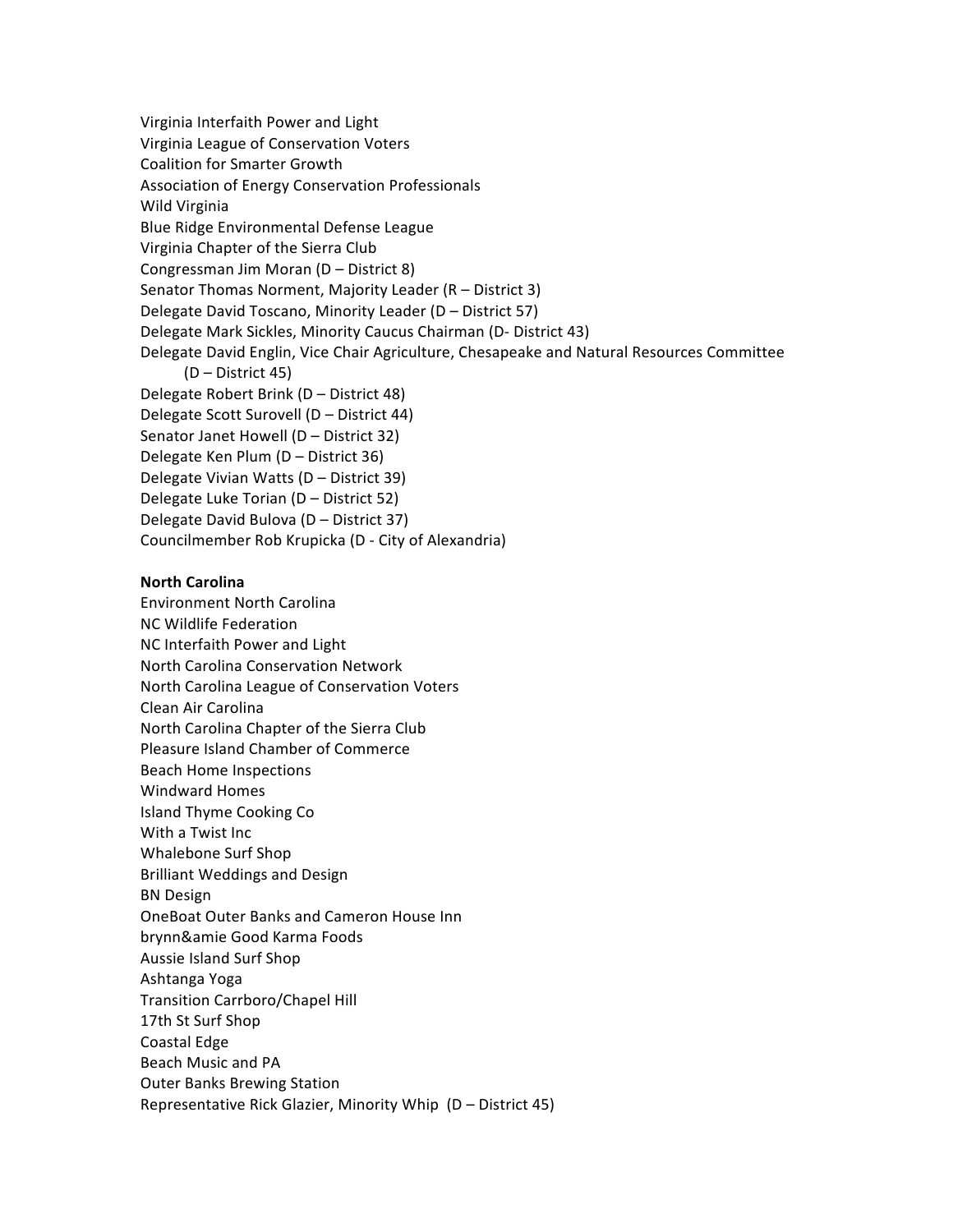Representative
Patsy
Keever
(D
– District
115) Representative
Susan
Fisher
(D
– District
114) Representative
Charles
Graham
(D
– District
47) Representative
Jennifer
Weiss
(D
–
District
35) Representative
Rodney
Moore
(D
– District
99) Representative
Martha
Alexander
(D
– District
106) Representative
Pricey
Harrison
(D
– District
57) Representative
Angela
Bryant
(D
– District
7) Representative
Alma
Adams
(D
– District
58) Representative
Phillip
Haire
(D
– District
119) Representative
Marvin
Lucas
(D
– District
42) Representative
Marian
McLawhorn
(District
9) Representative
Tricia
Cotham
(D
– District
100) Representative
Susi
Hamilton
(D
– District
18) Representative
Maggie
Jeffus
(D
– District
59) Mayor
David
Cignotti
(Wrightsville
Beach) City
Councilman
Kevin
O'Grady
(Wilmington)

## **South Carolina**

SC
Wildlife
Federation SC
Coastal
Conservation
League

## **Georgia**

Environment
Georgia Center
for
a
Sustainable
Coast Ogeechee
Riverkeeper Coastal Chapter of the Georgia Sierra Club Councilman
Paul
Wolff

(Tybee
Island)

## **Florida**

Environment
Florida Florida
Wildlife
Federation Sunshine
State
IPL Florida
Conservation
Alliance

#### **Alabama**

Cahaba
Riverkeeper Greater
Birmingham
Alliance
to
Stop
Pollution

## **Illinois**

Citizens'
Greener
Evanston Environment
Illinois

#### **Pennsylvania**

Citizens
for
Pennsylvania's
Future PennEnvironment

#### **Vermont**